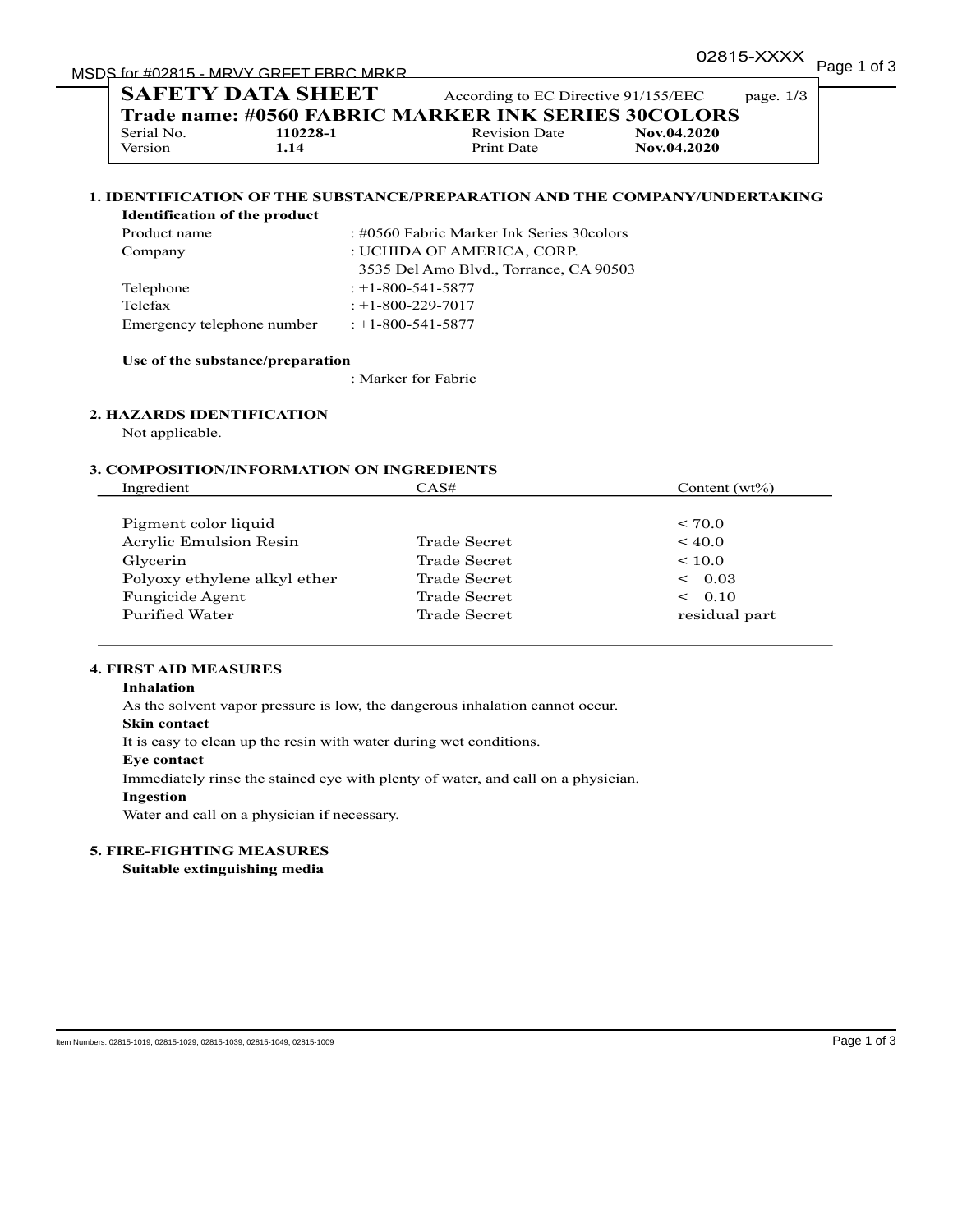# **SAFETY DATA SHEET** According to EC Directive 91/155/EEC page. 2/3

**Trade name: #0560 FABRIC MARKER INK SERIES 30COLORS**<br>Serial No. 110228-1<br>Revision Date Mov.04.2020

Serial No. **110228-1** Revision Date<br>
Version 1.14 Print Date

Version **1.14** Print Date **Nov.04.2020**

The resins are not in flammable at room temperature.

# But polymer film may be combustible.

# **Special protective equipment for fire fighters**

Employ protective equipment commonly used in the event of fire.

# **6. ACCIDENTAL RELEASE MEASURES**

**Personal precautions** Not applicable **Environmental precautions** Not applicable **Methods for cleaning up** Just wash with soap & water and let it dry.

# **7. HANDLING AND STORAGE**

**Handling** Not applicable **Storage** Polymeric materials are left.

#### **8. EXPOSURE CONTROLS / PERSONAL PROTECTION**

#### **Personal protective equipment**

At room temperature, no volatile materials are present in resin tip.

**Hand protection** Not applicable **Eye protection** Not applicable

# **9. PHYSICAL AND CHEMICAL PROPERTIES**

| Appearance          |                |
|---------------------|----------------|
| Form                | liquid         |
| Color               | colored        |
| Odour               | Not applicable |
| Safety data         |                |
| pH value            | not available  |
| Boiling point/range | not available  |
| Solubility in water | not available  |
|                     |                |